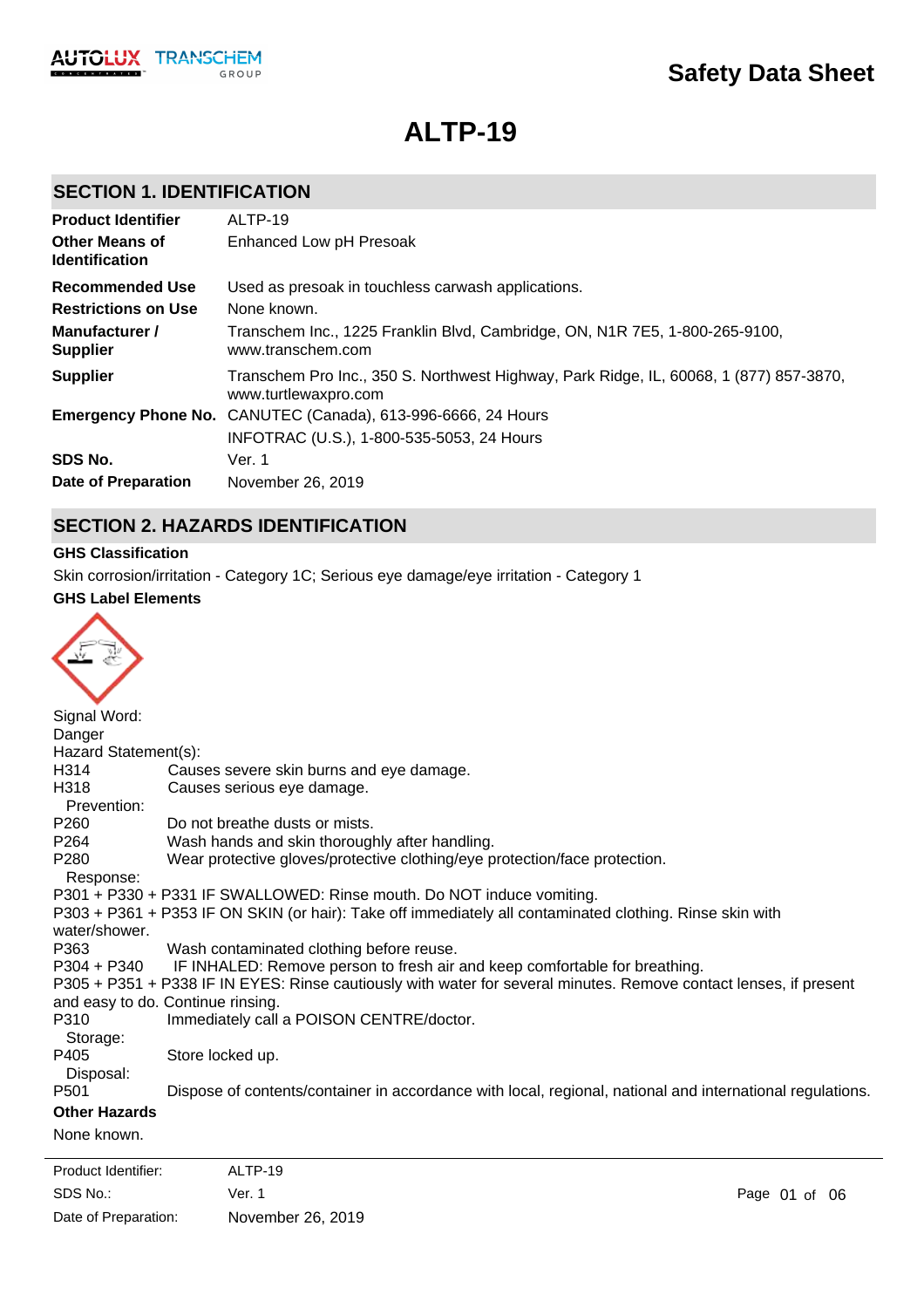### **SECTION 3. COMPOSITION/INFORMATION ON INGREDIENTS**

| ∣Chemical Name                        | <b>CAS No.</b> | %        | <b>Other Identifiers</b>        |
|---------------------------------------|----------------|----------|---------------------------------|
| Urea, sulfate (1:1)                   | 21351-39-3     | $7 - 13$ | Carbamide dihydrogen<br>sulfate |
| Phosphoric Acid                       | 7664-38-2      | $3 - 7$  | IN/A                            |
| Alcohols, C9-11, ethoxylated, liquids | 68439-46-3     | 1-5      | Alcohol ethoxylate              |

#### **Notes**

The specific chemical identity and/or exact percentage of composition (concentration) has been withheld as a trade secret.

### **SECTION 4. FIRST-AID MEASURES**

#### **First-aid Measures**

#### **Inhalation**

Move to fresh air. Get medical advice/attention if you feel unwell or are concerned.

#### **Skin Contact**

Take off contaminated clothing, shoes and leather goods (e.g. watchbands, belts). Immediately rinse with lukewarm, gently flowing water for 15-20 minutes. Immediately call a Poison Centre or doctor. Thoroughly clean clothing, shoes and leather goods before reuse or dispose of safely.

#### **Eye Contact**

Immediately rinse the contaminated eye(s) with lukewarm, gently flowing water for 15-20 minutes, while holding the eyelid(s) open. Remove contact lenses, if present and easy to do. Immediately call a Poison Centre or doctor. **Ingestion**

Never give anything by mouth if victim is rapidly losing consciousness, or is unconscious or convulsing. Do not induce vomiting. Rinse mouth with water. Drink large amounts of water. Immediately call a Poison Centre or doctor.

#### **Most Important Symptoms and Effects, Acute and Delayed**

If on skin: may burn the skin. Permanent scarring may result. If in eyes: may cause serious eye damage. May irritate or burn the eyes. Permanent damage including blindness may result.

#### **Immediate Medical Attention and Special Treatment**

**Special Instructions** Rinse affected area (skin, eyes) thoroughly with water. **Medical Conditions Aggravated by Exposure Target Organs** Eyes, skin.

None known.

### **SECTION 5. FIRE-FIGHTING MEASURES**

#### **Extinguishing Media**

#### **Suitable Extinguishing Media**

Not combustible. Use extinguishing agent suitable for surrounding fire.

**Unsuitable Extinguishing Media**

None known.

#### **Specific Hazards Arising from the Chemical**

Review Section 10 (Stability and Reactivity) for additional information.

#### **Special Protective Equipment and Precautions for Fire-fighters**

Review Section 6 (Accidental Release Measures) for important information on responding to leaks/spills. See Skin Protection in Section 8 (Exposure Controls/Personal Protection) for advice on suitable chemical protective materials.

### **SECTION 6. ACCIDENTAL RELEASE MEASURES**

| Product Identifier:  | ALTP-19           |
|----------------------|-------------------|
| SDS No.:             | Ver. 1            |
| Date of Preparation: | November 26, 2019 |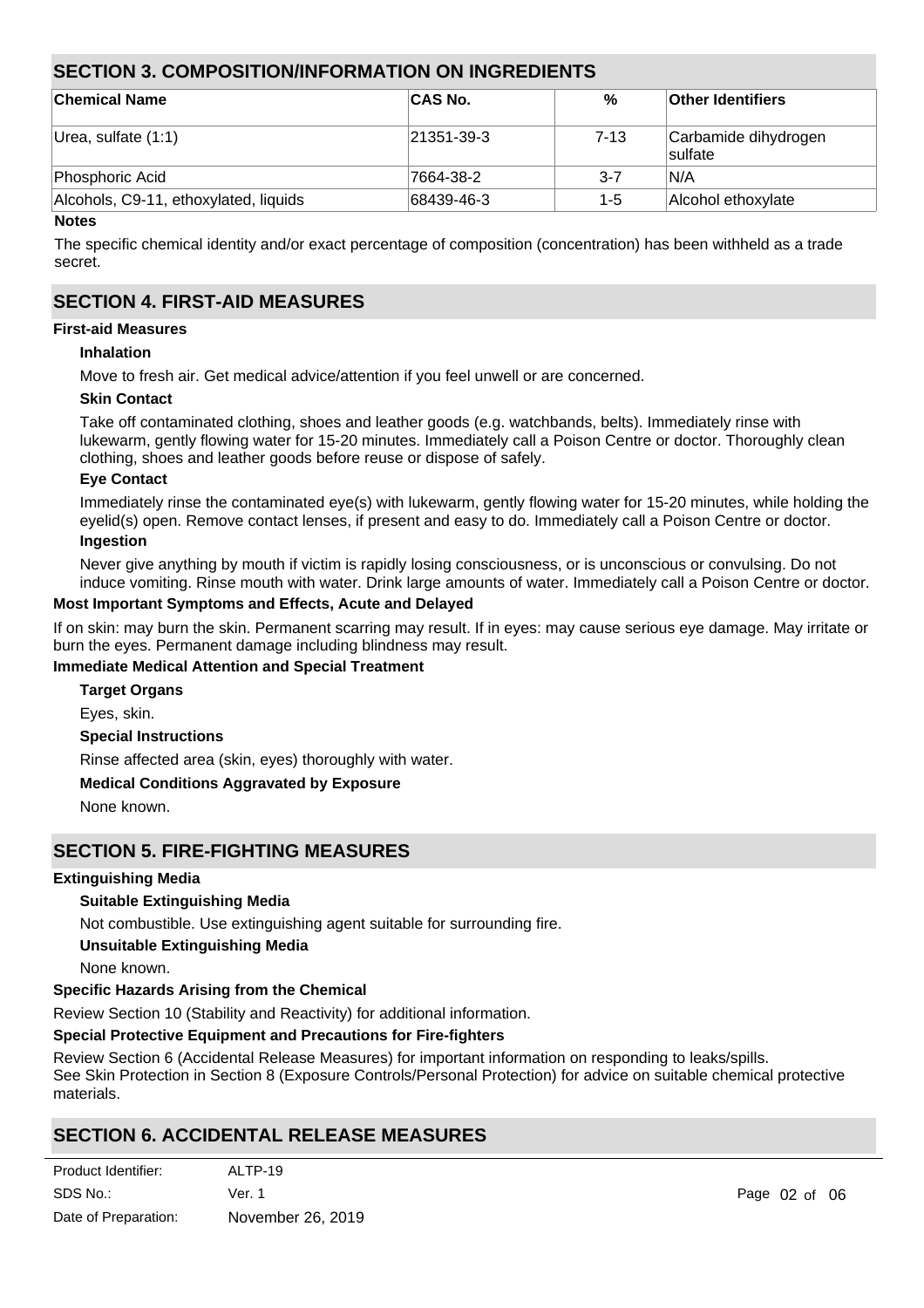### **Personal Precautions, Protective Equipment, and Emergency Procedures**

Use the personal protective equipment recommended in Section 8 of this safety data sheet.

#### **Environmental Precautions**

Concentrated product: it is good practice to prevent releases into the environment. Do not allow into any sewer, on the ground or into any waterway.

#### **Methods and Materials for Containment and Cleaning Up**

Review Section 7 (Handling) of this safety data sheet before proceeding with clean-up.

Small spills or leaks: contain and soak up spill with absorbent that does not react with spilled product. Place used absorbent into suitable, covered, labelled containers for disposal.

Large spills or leaks: dike spilled product to prevent runoff. Remove or recover liquid using pumps or vacuum equipment.

Review Section 13 (Disposal Considerations) of this safety data sheet. Contact emergency services and manufacturer/supplier for advice.

#### **Other Information**

Report spills to local health, safety and environmental authorities, as required.

### **SECTION 7. HANDLING AND STORAGE**

#### **Precautions for Safe Handling**

Do not get in eyes, on skin or on clothing. Avoid release to the environment. Wear personal protective equipment to avoid direct contact with this chemical. Thoroughly clean clothing, shoes and leather goods before reuse or dispose of safely. See Section 13 (Disposal Considerations) of this safety data sheet.

#### **Conditions for Safe Storage**

Store in an area that is: cool, dry, well-ventilated, separate from incompatible materials (see Section 10: Stability and Reactivity). Store in a closed container. Do not store in metal containers - especially aluminum. Do not store at temperatures above 120ºF. Comply with all applicable health and safety regulations, fire and building codes.

### **SECTION 8. EXPOSURE CONTROLS/PERSONAL PROTECTION**

#### **Control Parameters**

|                 | <b>ACGIH TLV®</b> |                   | <b>OSHA PEL</b> |         | <b>AIHA WEEL</b> |     |
|-----------------|-------------------|-------------------|-----------------|---------|------------------|-----|
| ∣Chemical Name  | <b>TWA</b>        | <b>STEL</b>       | <b>TWA</b>      | Ceiling | 8-hr TWA         | TWA |
| Phosphoric Acid | 1 $mg/m3$         | $ 3 \text{ mg/m}$ | mg/m3           |         |                  |     |

#### **Appropriate Engineering Controls**

General ventilation is usually adequate. Use local exhaust ventilation, if general ventilation is not adequate to control amount in the air. Provide eyewash and safety shower if contact or splash hazard exists.

#### **Individual Protection Measures**

#### **Eye/Face Protection**

Wear chemical safety goggles and face shield when contact is possible.

#### **Skin Protection**

Wear chemical protective clothing e.g. gloves, aprons, boots.

#### **Respiratory Protection**

Not normally required if product is used as directed.

### **SECTION 9. PHYSICAL AND CHEMICAL PROPERTIES**

### **Basic Physical and Chemical Properties**

| Appearance                          | Pink liquid.                                      |
|-------------------------------------|---------------------------------------------------|
| Odour                               | Mild                                              |
| <b>Odour Threshold</b>              | Not available                                     |
| рH                                  | < 1.5                                             |
| <b>Melting Point/Freezing Point</b> | Not available (melting); Not available (freezing) |
| <b>Initial Boiling Point/Range</b>  | Not available                                     |
| <b>Flash Point</b>                  | Not applicable                                    |
|                                     |                                                   |

| Product Identifier:  | ALTP-19           |
|----------------------|-------------------|
| SDS No.:             | Ver. 1            |
| Date of Preparation: | November 26, 2019 |

**Evaporation Rate** Not available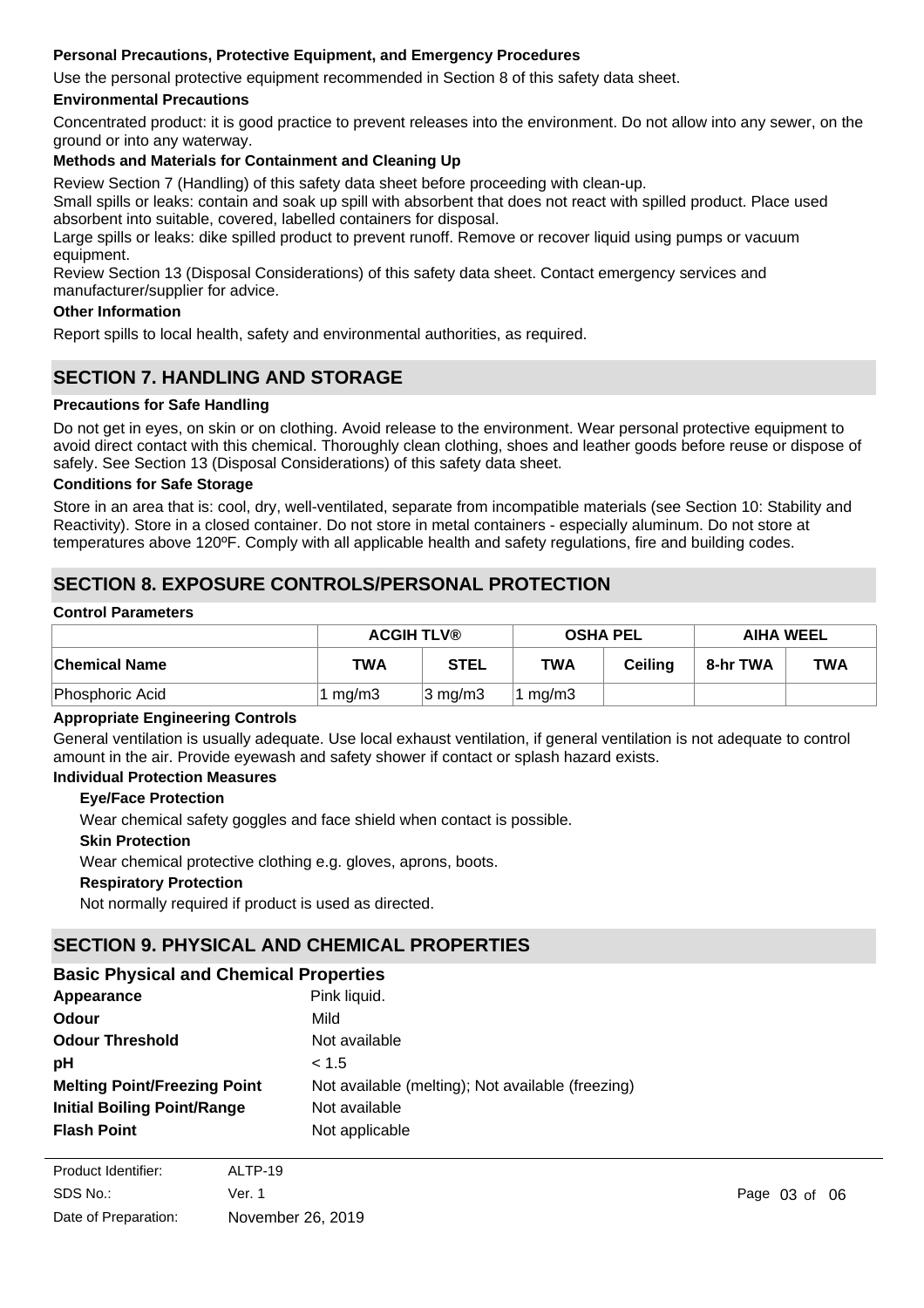| <b>Evaporation Rate</b>                                    | Not available                                  |
|------------------------------------------------------------|------------------------------------------------|
| Flammability (solid, gas)                                  | Will not burn.                                 |
| Upper/Lower Flammability or<br><b>Explosive Limit</b>      | Not applicable (upper); Not applicable (lower) |
| <b>Vapour Pressure</b>                                     | Not available                                  |
| Vapour Density (air $= 1$ )                                | Not available                                  |
| Relative Density (water $= 1$ )                            | 1.08                                           |
| <b>Solubility</b>                                          | Soluble in water                               |
| <b>Partition Coefficient,</b><br>n-Octanol/Water (Log Kow) | Not available                                  |
| <b>Auto-ignition Temperature</b>                           | Not available                                  |
| <b>Decomposition Temperature</b>                           | Not available                                  |
| <b>Viscosity</b>                                           | Not available (kinematic)                      |
| <b>Other Information</b>                                   |                                                |
| <b>Physical State</b>                                      | Liquid                                         |

### **SECTION 10. STABILITY AND REACTIVITY**

#### **Reactivity**

None known.

#### **Chemical Stability**

Unstable under certain conditions - see Conditions to Avoid.

#### **Possibility of Hazardous Reactions**

None known.

#### **Conditions to Avoid**

Temperatures above 110.0 ºC (230.0 ºF)

#### **Incompatible Materials**

Oxidizing agents (e.g. peroxides), chlorates, nitrates, hypochlorites, metals (e.g. aluminum). Contact with hypochlorites will generate heat.

#### **Hazardous Decomposition Products**

Thermal decomposition: nitrogen. Corrosive chlorine; very toxic carbon monoxide, carbon dioxide. Upon contact with metals: flammable hydrogen gas.

### **SECTION 11. TOXICOLOGICAL INFORMATION**

#### **Likely Routes of Exposure**

Inhalation; skin contact; eye contact; ingestion.

#### **Acute Toxicity**

| ∣Chemical Name                           | <b>LC50</b> | $ LD50$ (oral)       | LD50 (dermal)           |
|------------------------------------------|-------------|----------------------|-------------------------|
| Phosphoric Acid                          |             | 1530 mg/kg (rat)     | 2740 mg/kg (rabbit)     |
| Urea, sulfate (1:1)                      |             | $>$ 2000 mg/kg (rat) | $>$ 2000 mg/kg (rat)    |
| Alcohols, C9-11, ethoxylated,<br>liquids |             | 1378 mg/kg (rat)     | $>$ 2000 mg/kg (rabbit) |

#### **Skin Corrosion/Irritation**

Contact can cause pain, redness, burns, and blistering. Permanent scarring can result.

#### **Serious Eye Damage/Irritation**

Contact causes severe burns with redness, swelling, pain and blurred vision. Permanent damage including blindness can result.

## **STOT (Specific Target Organ Toxicity) - Single Exposure**

### **Inhalation**

May cause nose and throat irritation, lung irritation.

| Product Identifier:  | ALTP-19           |
|----------------------|-------------------|
| SDS No.:             | Ver. 1            |
| Date of Preparation: | November 26, 2019 |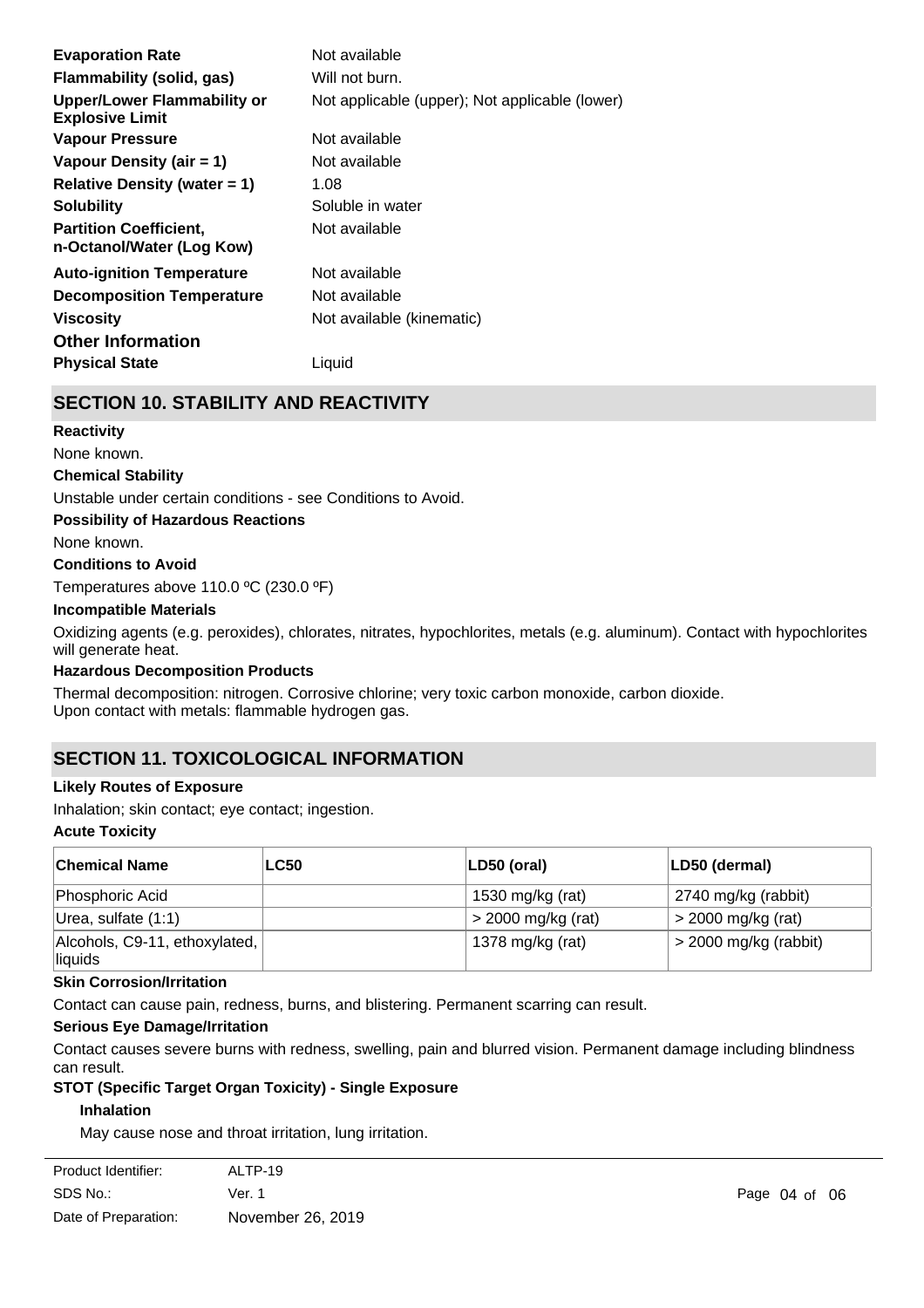### **Ingestion**

May cause severe irritation or burns to the mouth, throat and stomach. Symptoms may include nausea, vomiting, stomach cramps and diarrhea.

#### **Aspiration Hazard**

No information was located.

#### **STOT (Specific Target Organ Toxicity) - Repeated Exposure**

No information was located.

#### **Respiratory and/or Skin Sensitization**

No information was located.

#### **Carcinogenicity**

No components listed by IARC, ACGIH and NTP.

#### **Reproductive Toxicity**

**Development of Offspring**

No indication from ingredients.

**Sexual Function and Fertility**

No indication from ingredients.

#### **Effects on or via Lactation**

No indication from ingredients.

#### **Germ Cell Mutagenicity**

No information was located.

#### **Interactive Effects**

No information was located.

### **SECTION 12. ECOLOGICAL INFORMATION**

All components of this product are biodegradable by Regulation (EC) No 648/2004.

#### **Toxicity**

#### **Acute Aquatic Toxicity**

| <b>Chemical Name</b>                     | <b>LC50 Fish</b>                                                                   | <b>EC50 Crustacea</b>                                | <b>ErC50 Aquatic</b><br><b>Plants</b> | ErC50 Algae |
|------------------------------------------|------------------------------------------------------------------------------------|------------------------------------------------------|---------------------------------------|-------------|
| Phosphoric Acid                          | 138 mg/L (96-hour)                                                                 |                                                      |                                       |             |
| Urea, sulfate (1:1)                      | 80 mg/L<br>(Gasterosteus<br>aculeatus; 96-hour)                                    |                                                      |                                       |             |
| Alcohols, C9-11,<br>ethoxylated, liquids | 11 $mg/L$<br>(Pimephales<br>promelas (fathead<br>minnow); 96-hour;<br>fresh water) | 5.3 mg/L (Daphnia<br>magna (water flea);<br>48-hour) |                                       |             |

#### **Chronic Aquatic Toxicity**

| <b>Chemical Name</b>                     | <b>NOEC Fish</b> | EC50 Fish | <b>NOEC Crustacea</b> | <b>EC50 Crustacea</b> |
|------------------------------------------|------------------|-----------|-----------------------|-----------------------|
| Alcohols, C9-11,<br>ethoxylated, liquids | 1.5 mg/L         |           |                       |                       |

### **SECTION 13. DISPOSAL CONSIDERATIONS**

#### **Disposal Methods**

Review federal, state/provincial, and local government requirements prior to disposal.